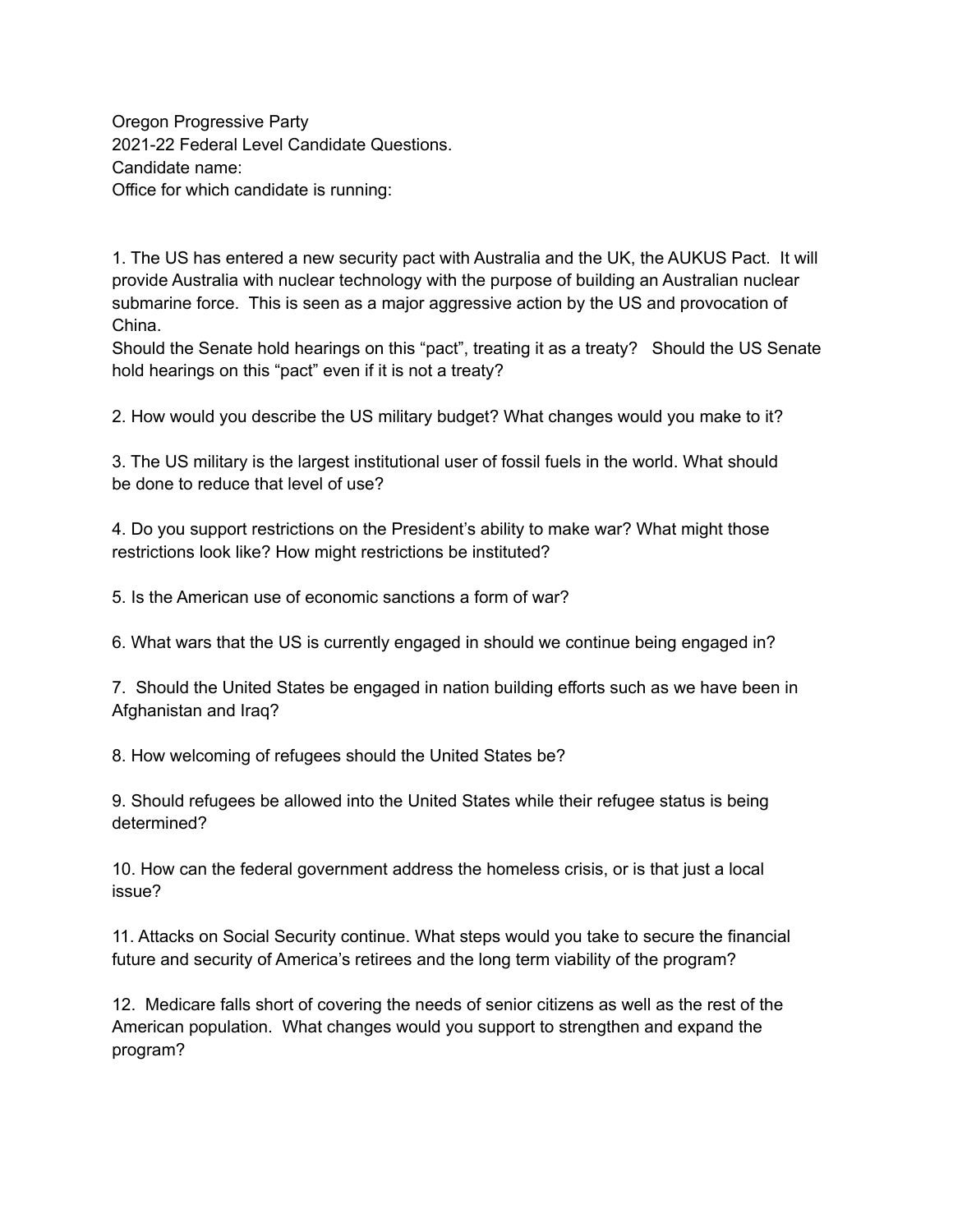13. The income and wealth gap between the rich and poor is now worse than during the Gilded Age. What would you support to lessen that gap?

14. Should strengthening the union movement be an objective of the federal government? Why/Why not? How, if Yes?

14.a. I would sign onto as new co-sponsor of the "Protecting the Right to Organize Act"

14.b. Should state enacted Right to Work laws be overturned by federal law?

15. Will you support moving marijuana to schedule 3?".

16. Should the US recreate the Postal Banking System? Such a system is proposed in Senate Bill #S3571 - The Banking for all Postal Bank

17. We need to stop cutting our forests for use as paper products. Would you support programs to encourage the planting of hemp and bamboo while imposing restrictions on how soon forests can be cut? What might such a program look like?

18. Should there be lengthy restrictions on the revolving door in Washington that allows former congress people and their staff to take jobs in the industries they regulate?

19. How do we address the climate crisis? Green New Deal?

20. After many changes to the national health care system via Obamacare, there are still major gaps in coverage and for many who have coverage, and the co-pays/deductibles still do not allow individuals to use coverage. What changes do you support to make health care affordable and universal?

21. Should the US Constitution be amended to state that "money is not speech and that corporations are not people", or should it just be amended to say "money is not speech"?

22. Should the US Constitution be amended to state a specific right to vote to all citizens and/or residents of the United States and to have all votes counted accurately?

23. How should Congress reform the US Supreme Court? How and what would the reforms look like?

24. Please go to http://progparty.org/vppr18.pdf and examine the table of issues, comparing the positions of the Oregon Progressive Party with the Democratic and Republican parties. Please identify any of the positions of the Oregon Progressive Party you disagree with and briefly state why.

25. Should it be the policy of the US government to ban all new gas and oil drilling leases on federal lands?